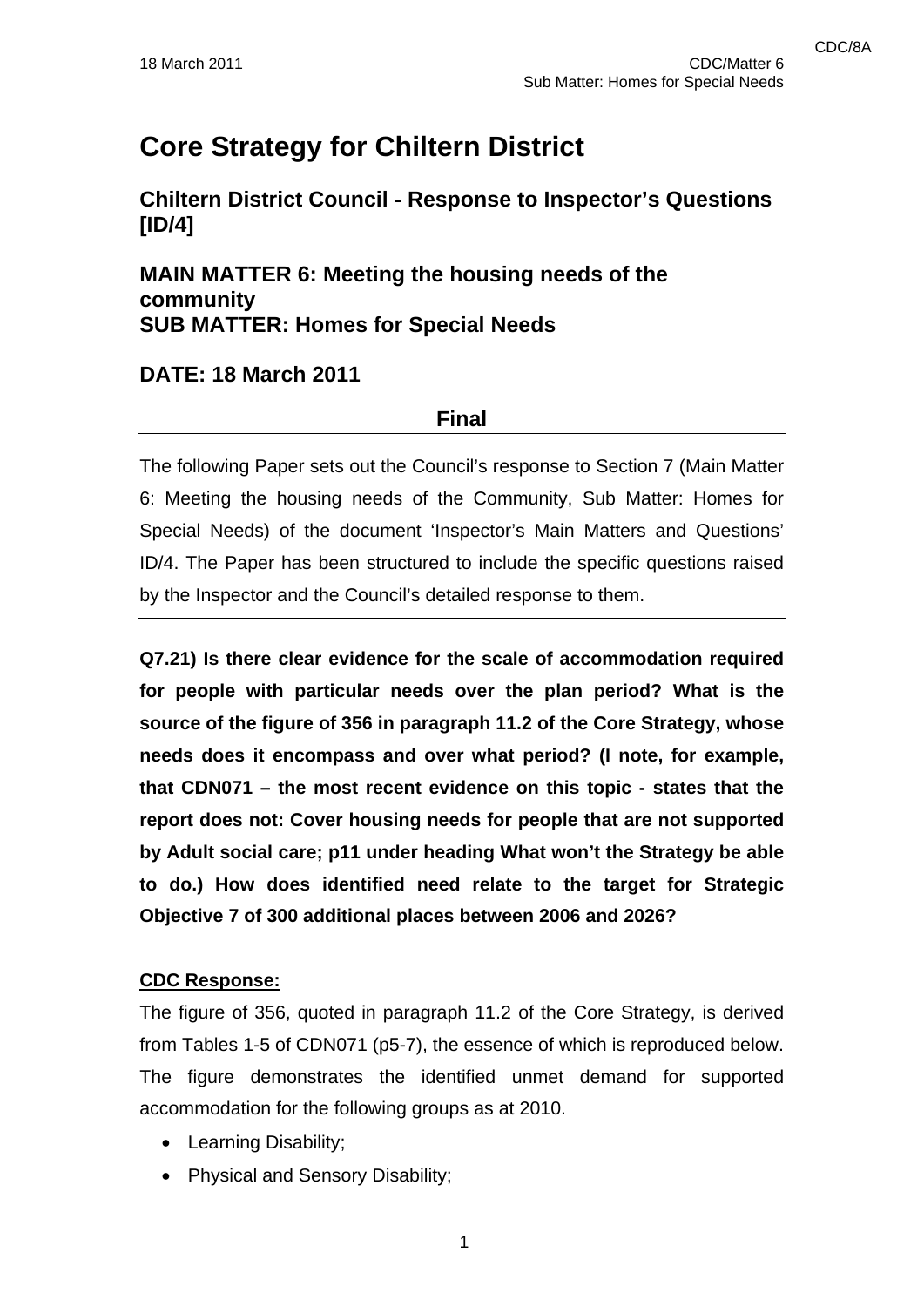- Mental Health;
- Older People; and
- People at risk of homelessness.

It is accepted that there will be additional needs for supported accommodation arising during the plan period.

| Predicted supported housing need in Chiltern (adapted from CDN071) |                               |                                                            |                                |                     |                 |              |
|--------------------------------------------------------------------|-------------------------------|------------------------------------------------------------|--------------------------------|---------------------|-----------------|--------------|
| 2010                                                               |                               |                                                            |                                |                     |                 |              |
|                                                                    | Learning<br><b>Disability</b> | <b>Physical and</b><br><b>Sensory</b><br><b>Disability</b> | <b>Mental</b><br><b>Health</b> | Older<br>People $1$ | <b>Homeless</b> | <b>TOTAL</b> |
| Chiltern                                                           | 75 (20)                       | 3(2)                                                       | 10(0)                          | 177 (39)            | 91(18)          | 356 (79)     |

Note: Figures in brackets show proportion of specialist accommodation i.e. medical, with the remainder being general supported accommodation.

The Bucks County Council Adult and Family Wellbeing Unit (AFWB) has confirmed that whilst the strategy is not intended to "*cover housing needs for those who are not supported by Adult social care or supporting people*" (p11, CDN071), the figures of need are relevant to the provision of supported accommodation across all sectors, types and tenure. They include the need to be met by private and voluntary sector.

The Council proposes a minor change to paragraph 11.2 of the Core Strategy to amend the miscalculation of the proportion of those requiring specialist care beyond what may be provided in the home. This figure should read 79 (not 160), as demonstrated in the table above. This is consistent with the figures in Tables 1-5 of CDN071.

In order to maintain consistency with the evidence base, the initial target of 300 additional places in Strategic Objective 7 should be amended to read '*at least 356 additional places in care homes, nursing homes and/or extra care homes between 2006 and 2016*.' This target will ensure that as an absolute minimum, the current (2010) unmet demand for this type of accommodation

<sup>————————————————————&</sup>lt;br><sup>1</sup> The term 'specialist' care in relation to older people refers to nursing care.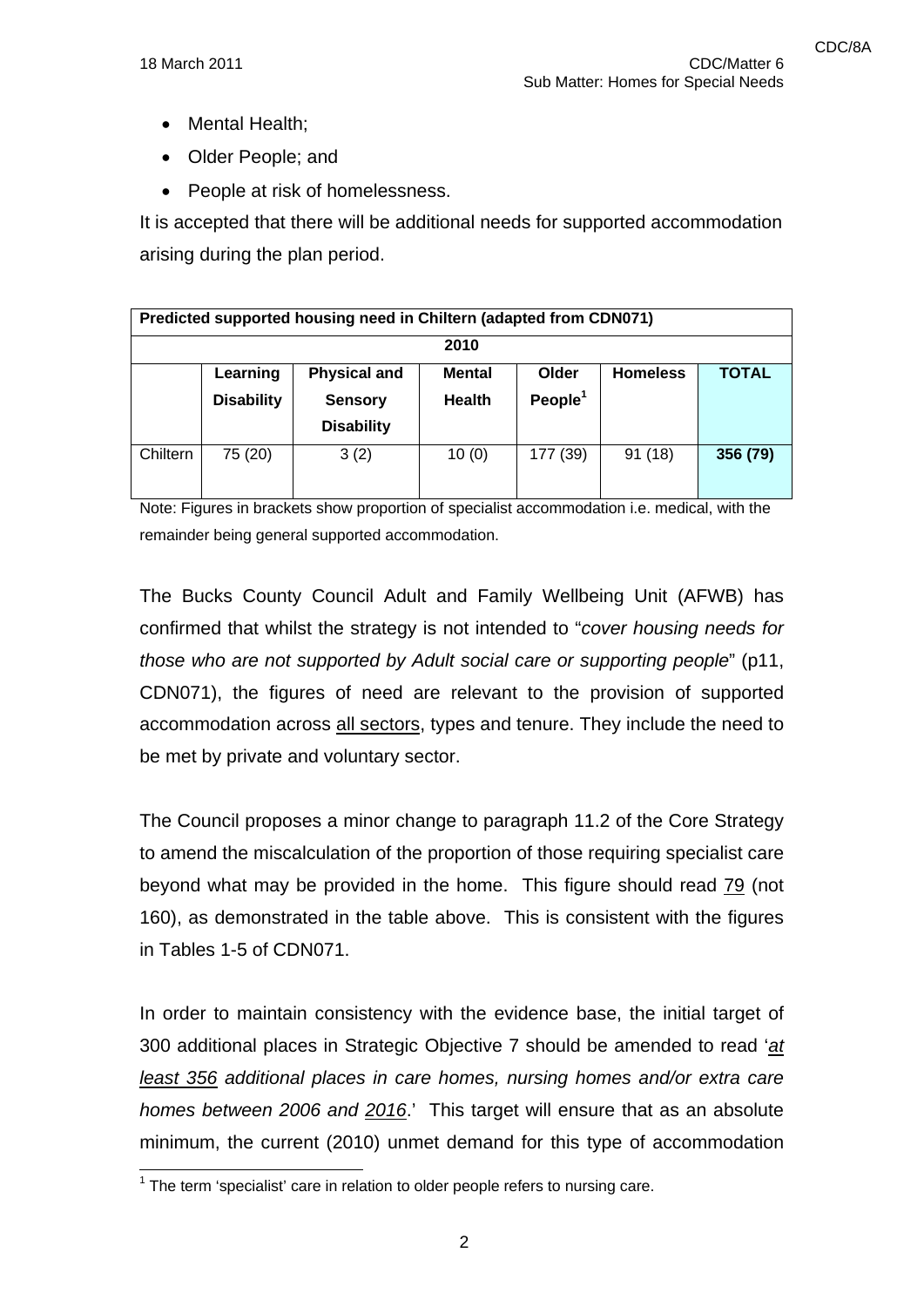will be met by mid way through the plan period, by which time the Council will be able to consider an up-to-date assessment of need taking into account units already provided.

Notwithstanding the above amendment, The Council notes that the following comment on the Draft Core Strategy (March 2010) was submitted by Bucks CC AFWB Unit; "*The inclusion of a specific target 7 (on page 22) to 'provide opportunities for 300 additional people to rent or purchase extra care or nursing homes' is good to see as it is tangible and measurable*."

**Q7.22) Are the accommodation needs of older people who are not reliant on support from the County Council covered in paragraph 11.2? Is policy CS12 intended to cover accommodation to meet special needs provided by the public, charitable and private sectors?** 

### **CDC Response:**

The text relates to a prediction of the number of people with social care needs that will also have defined housing needs. It does not define how needs will be met or who will meet them. The County Council's plan includes current supply that is accessible across Buckinghamshire (whether by the County Council or people arranging their own care and support). It is intended that policy CS12 will be applied to any applicant (whether that be public, charitable or private) wishing to put forward accommodation for those with support needs.

# **Q7.23) Are the 3 sites highlighted at the end 11.3 compatible with the locational steer provided in policy CS12?**

#### **CDC Response:**

The Holy Cross Convent and National Society for Epilepsy sites are situated within the built up area of Chalfont St Peter and are therefore in line with the locational steer provided by CS12. Newland Park is detached from the main settlement, and therefore would not be entirely compatible with the first bullet point of CS12. However, it is a large site with potential for many residential

3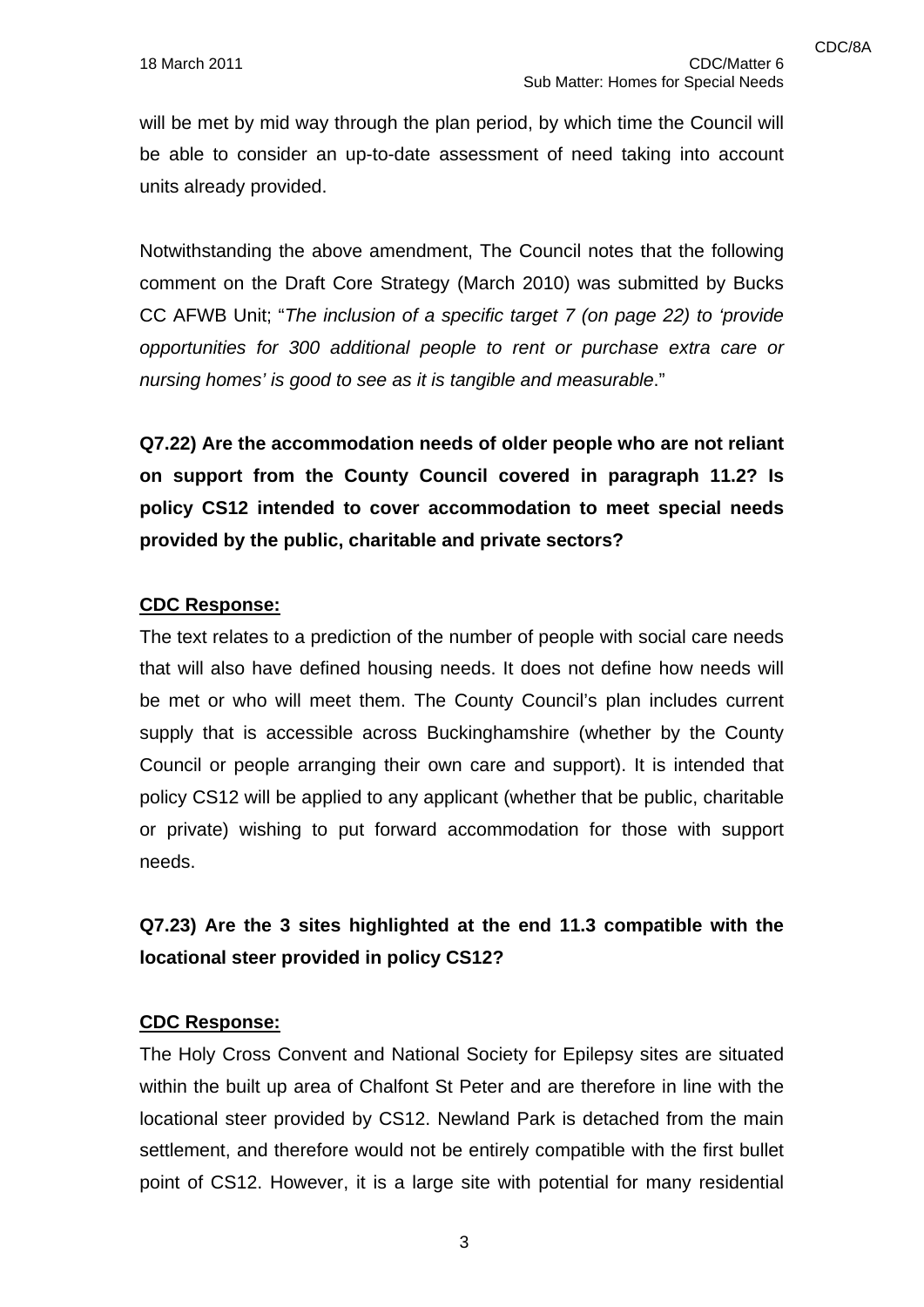units and given the need for significant amounts of specialist accommodation in the District, it seems appropriate that the Council should set out an aspiration to seek such accommodation there.

**Q7.24) Why does policy CS13 restrict any redevelopment to medical facilities or residential institutions? Is this relevant to the site's designation as an MDS? Council to respond to the concerns set out by the National Society for Epilepsy (NSE) (362064).** 

**Q7.25) Does the NSE site provide specialist accommodation for national/regional needs (as well as local needs) and is this expected to continue? If so, should any monitoring of the provision of specialist accommodation which includes developments at that site distinguish between such specialist accommodation and that intended primarily to meet local needs?** 

#### **CDC Response:**

Respondent 362064 (on behalf of the NSE) points out that the NSE is "*the UK's leading epilepsy medical charity"*'. The Council wishes to demonstrate its support for the operations of the NSE and the significant contribution it makes both locally and nationally by designating the site as an MDS. The Council has no reason to believe that the current use of the NSE is likely to change over the lifetime of the Core Strategy. Continuing the current use would promote the continuation of research, residential and respite care, training and treatment services that the organisation provides to Epilepsy sufferers from across the UK. The Council considers that ensuring this continuation of current uses on site to medical facilities or residential institutions is in line with Annex C (C3) of PPG2.

**Q7.26) The stated monitoring indicator is the number of adults supported to live independently through social services. Would this include those continuing to live in their ordinary home? If so, is this a useful measure of the outcome of policy CS12? Should monitoring encompass the number of additional units of specialist accommodation** 

4